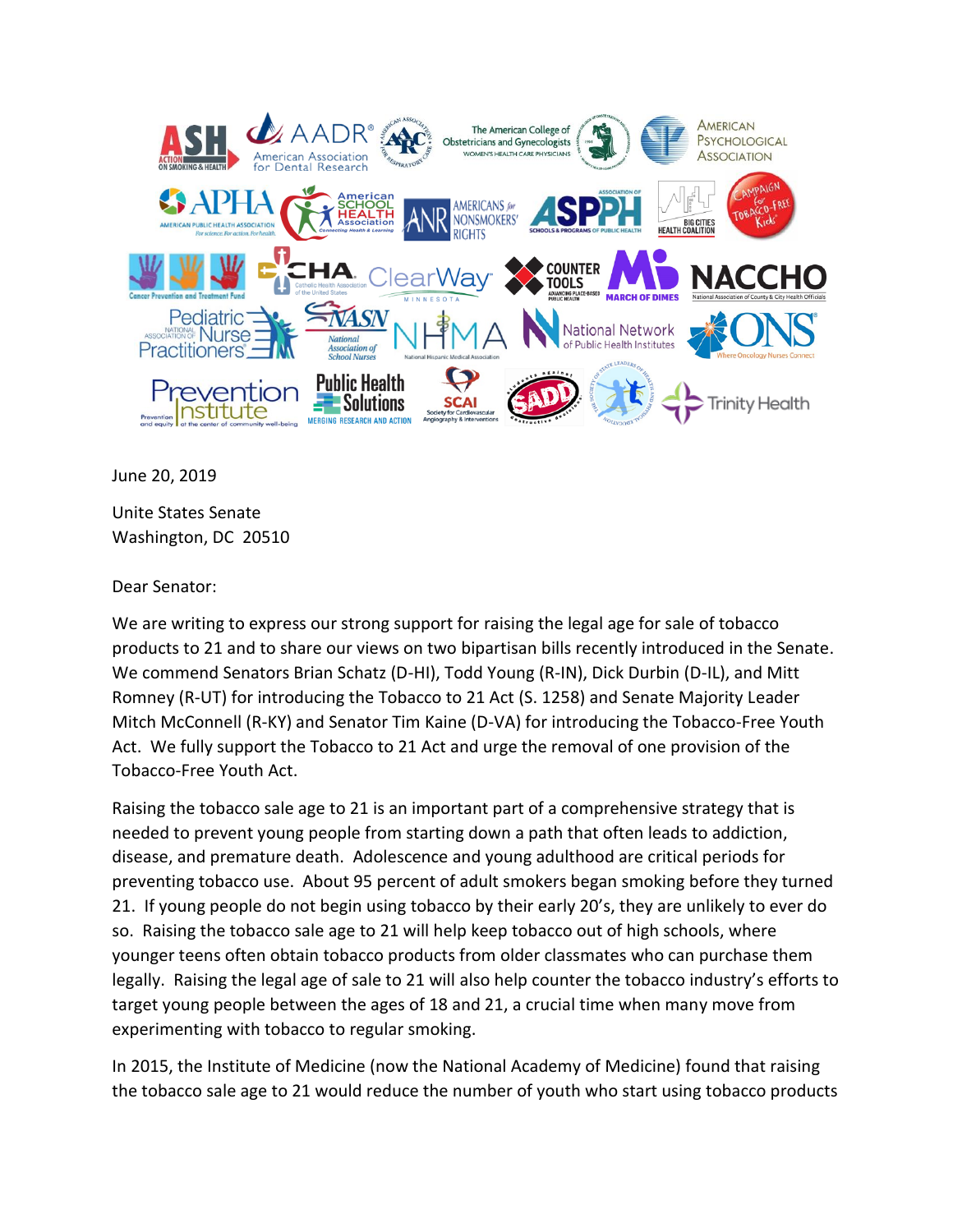and, over time, reduce the smoking rate by about 12 percent and smoking-related deaths by 10 percent. This translates into 223,000 fewer premature deaths, 50,000 fewer deaths from lung cancer, and 4.2 million fewer years of life lost.

Both the Tobacco to 21 Act and the Tobacco-Free Youth Act would establish a national tobacco sale age of 21. Under both bills, FDA would apply the enforcement authority it has for the current tobacco sale age of 18 to the new sale age of 21, including conducting retailer compliance checks and assessing penalties for violations. To ensure that the full benefits of this policy are realized, both bills cover all tobacco products and do not exempt anyone from the sale prohibition. Both bills also appropriately focus on prohibiting commercial entities from selling tobacco products to people under age 21, rather than punishing the purchase of these products by young people, who are often the targets of tobacco industry marketing and may be addicted to nicotine.

The McConnell-Kaine Tobacco-Free Youth Act includes an additional requirement that states enact their own laws or risk losing federal substance abuse prevention and treatment funding. We are concerned that requiring states to pass their own tobacco 21 laws, especially under the threat of losing federal substance abuse funds, would provide tobacco companies an opportunity and the leverage to add special interest provisions to these state laws. In the past year, tobacco companies in a number of states have sought to add provisions to state tobacco 21 bills that would make it harder to pass other policies that will reduce youth tobacco use, such as prohibiting local governments from restricting the sale of flavored tobacco products. Given this concern, we urge the removal of this part of the Tobacco-Free Youth Act. If this part of the bill is removed, the bill would still set a nationwide tobacco sale age of 21 with FDA enforcement, and states would remain free to enact their own state tobacco 21 laws but could consider these bills without the threat of losing federal substance abuse funding hanging over them.

We are pleased to see growing bipartisan support for raising the tobacco sale age to 21. Raising the age will help reduce youth use of e-cigarettes, which increased by an alarming 78 percent among high school students last year, and use of other tobacco products. Tobacco use remains the leading cause of preventable death in the United States and is responsible for approximately \$170 billion in health care costs each year. We urge the Senate to raise the tobacco sale age to 21 and take additional steps to reduce youth use of e-cigarettes and other tobacco products, including cracking down on flavored tobacco products.

Sincerely,